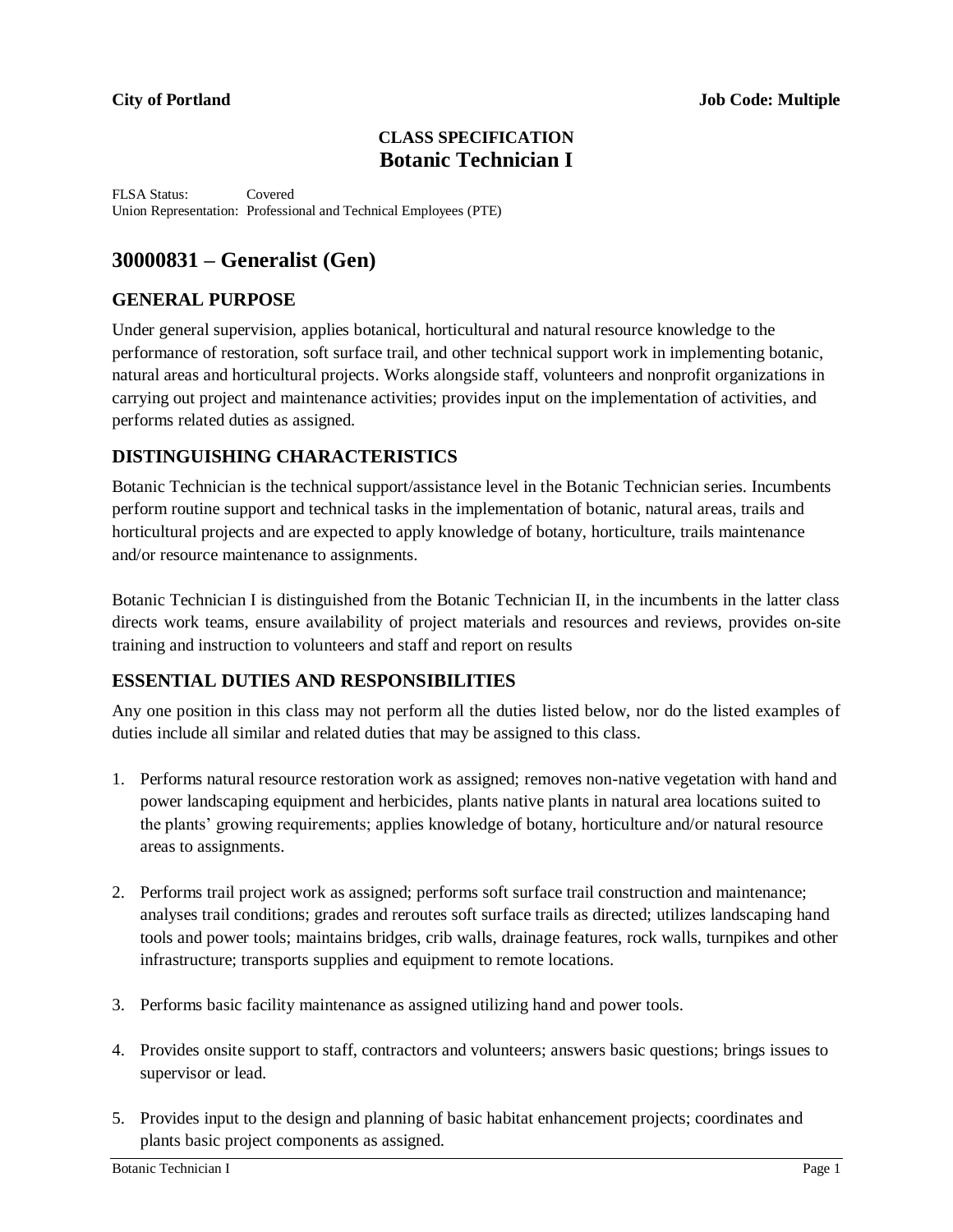- 6. Conducts trails surveys including slope, length, condition and accessibility; records field conditions; gathers and compiles information.
- 7. Inputs information into inventory databases.
- 8. Removes illegally dumped debris and transient camps.
- 9. May assist with general natural resource projects, curation of botanic collections or with landscape maintenance and construction.

## **MINIMUM QUALIFICATIONS**

#### **Knowledge of:**

- 1. Principles and practices of natural area restoration work.
- 2. Native and non-native plant identification.
- 3. Selection and planting of native plants
- 4. Non-native plant removal.
- 5. Use of pesticides
- 6. Techniques and practices of soft surface trail assessment, construction, repair and maintenance.
- 7. Basic park and facilities maintenance
- 8. Applicable laws, rules and ordinances related to park use, as well as OSHA standards relating to position.
- 9. Basic trail construction, masonry and carpentry practices.

#### **Ability to:**

- 1. Operate hand tools, small power equipment, and work vehicles.
- 2. Operate specialty equipment such as mowers, spray equipment, chainsaws, clinometer and power wheelbarrows.
- 3. Operate utility vehicles, small trucks, vans, tractors and other vehicles in natural areas, parks and roadways.
- 4. Operate a personal computer and use basic software.
- 5. Communicate effectively, verbally, written and via e-mail, with the general public, co-workers and volunteers.
- 6. Work alongside and provide onsite support to paid and volunteer workers at a wide variety of skill levels.
- 7. Work constructively in a team environment.
- 8. Keep accurate and detailed records and information.
- 9. Effectively navigate and work in remote areas, including off trail work in areas of uneven terrain and extreme weather.

#### **Training and Experience:**

A typical way of obtaining the knowledge, skills and abilities outlined above is graduation from high school, trade school or vocational school, or G.E.D. equivalent, supplemented by courses in natural ecosystems, natural resource management, vegetation management, botany, horticulture, natural resource science or an equivalent combination of training and experience.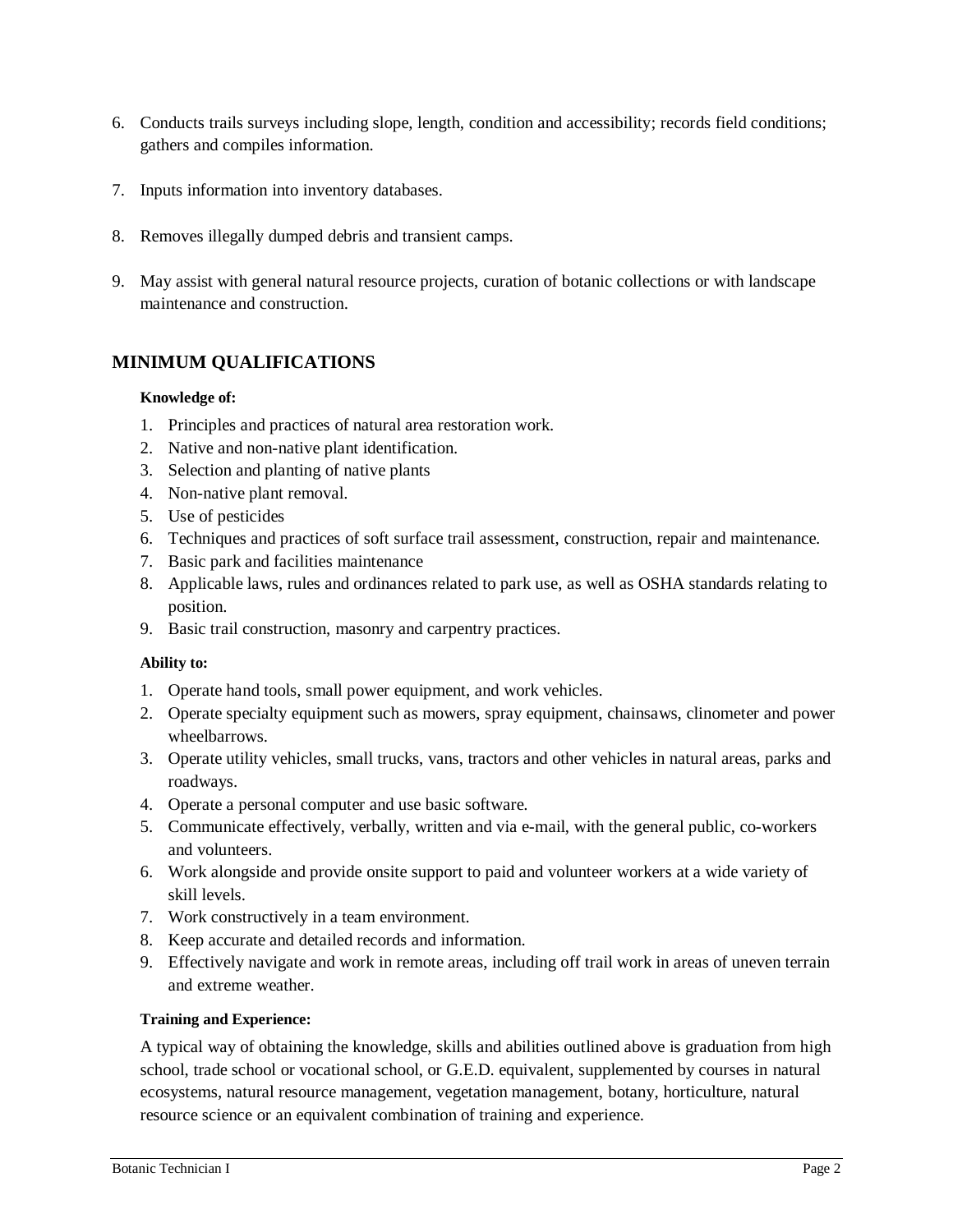#### **Licenses; Certificates; Special Requirements:**

A valid state driver's license may be required for certain assignments

Ability to obtain a public pesticide applicator's license within 6 months of appointment for certain assignments

Ability to obtain and maintain First Aid and CPR certification; Wilderness First Aid certification preferred

Ability to perform physical work in rough field conditions at all times of the year

Chainsaw certification preferred for certain assignments

# **PHYSICAL AND MENTAL DEMANDS**

Persons with disabilities may be able to perform the essential duties of this class with reasonable accommodation. Reasonable accommodation will be evaluated on an individual basis and depends, in part, on the specific requirements for the job, the limitations related to disability and the ability of the hiring bureau to accommodate the limitation.

## **SPECIALTIES**

Position in this class are assigned to one of the following specialties: Generalist (GEN) or Green Infrastructure (GI).

#### **Class History:**

| Adopted: 06-27-07                                 |                |                                                                                                                                                                        |
|---------------------------------------------------|----------------|------------------------------------------------------------------------------------------------------------------------------------------------------------------------|
|                                                   |                | June 2009 - Change Job Class number from 6010 to 30000831, due to system change.                                                                                       |
| Revised:                                          | $03 - 22 - 10$ | Changed title from Botanic Technician to Botanic Technician I. Clarified<br>classification duties and distinguishing characteristics from new Botanic<br>Technician II |
| Revised: 4-10-15                                  |                | Updated duties to clarify soft trail maintenance responsibilities.                                                                                                     |
| July 2017 – Updated union name from COPPEA to PTE |                |                                                                                                                                                                        |
|                                                   |                | Revised: 07-30-19 Added Green Infrastructure specialty                                                                                                                 |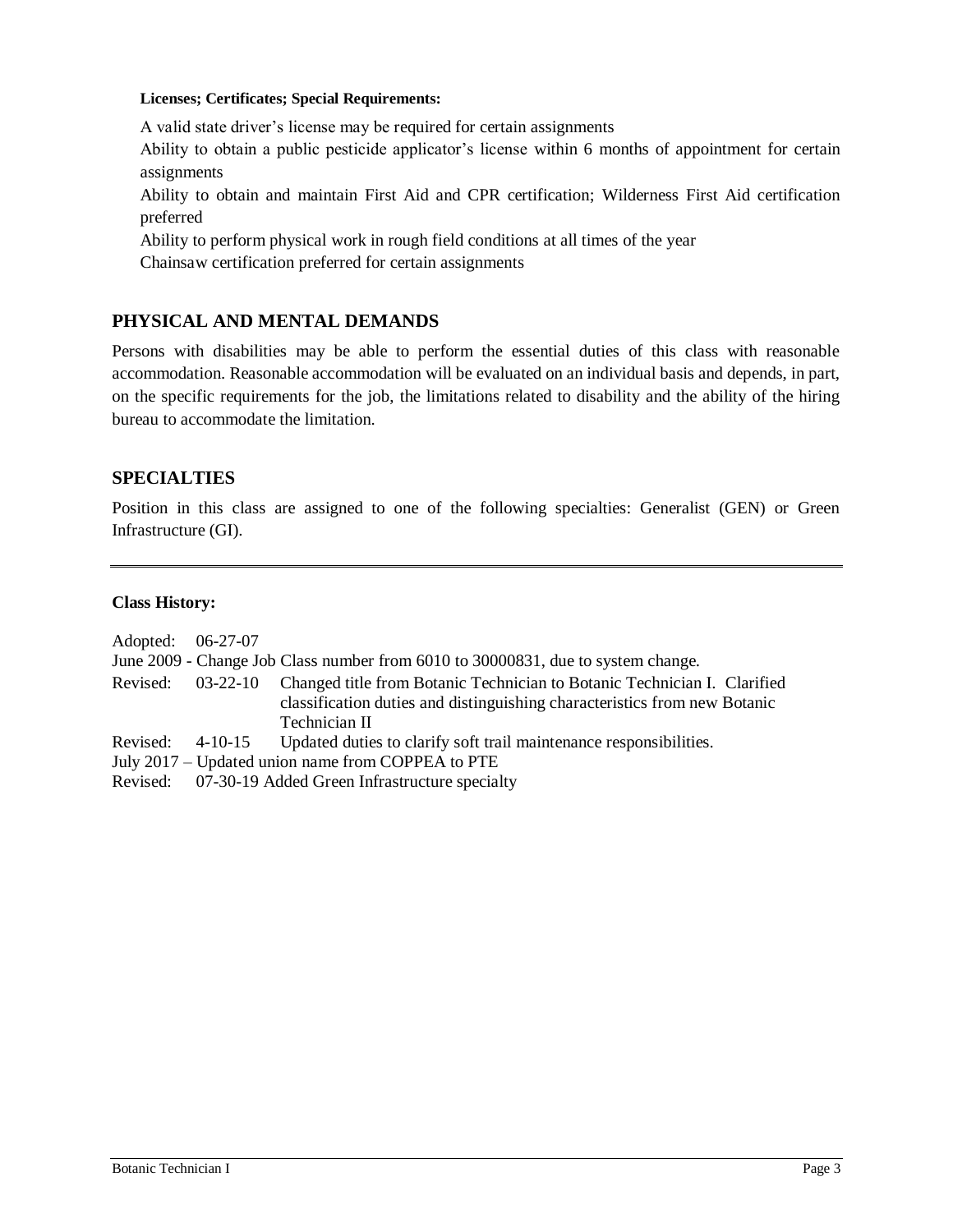## **30003378 – Green Infrastructure Specialty**

## **GENERAL PURPOSE**

Under general supervision, directs and performs technical support assignments applying botanical, horticultural, and natural resource knowledge in implementing stormwater management facilities and maintenance activities; works alongside staff, volunteers, and contractors in carrying out green infrastructure projects; provide input on the implementation of maintenance activities and projects; and performs related duties as assigned.

## **ESSENTIAL DUTIES AND RESPONSIBILITIES**

- 1. Performs green infrastructure work as assigned; performs maintenance of vegetated stormwater facilities and urban natural areas; maintains soil surface grading per design plan; maintains and determines need for repair of structural components of green infrastructure including walls, check dams, inlets and outlet structures; utilizes landscaping hand tools and power tools.
- 2. Implements construction design plans and specifications for green infrastructure projects.
- 3. Conducts condition inspections of green infrastructure facility components and vegetation; recommends maintenance and works tasks to achieve optimal facility operation and function.
- 4. Conducts monitoring and data collection for projects as assigned; keeps accurate and detailed records using an asset management framework and enters data in asset management database or tracking spreadsheets
- 5. Assists in recommending plant species specific to green infrastructure projects for design plans and repair of green infrastructure vegetation; plants, irrigates, and maintains vegetation in vegetated stormwater facilities and natural areas; removes and controls weeds and nuisance plants.
- 6. Resolves complaints from the public or organizations regarding green infrastructure facilities and/or components.
- 7. Assists with planning and design for new and rehabilitated projects; assists in determining need for rehabilitation or reconstruction of projects; implements repair work as assigned.
- 8. May respond to emergencies related to mitigation of flooding or spills involving green infrastructure components or related components of the stormwater infrastructure facility.
- 9. May remove illegally dumped debris, sharps, and other biohazards.
- 10. Performs related duties as assigned.

## **MINIMUM QUALIFICATIONS**

#### **Knowledge of:**

- 1. Principles, methods, and practices of urban stormwater management, green infrastructure, bioretention, and biofiltration.
- 2. Practices, methods, and techniques of vegetated stormwater facility design, installation, establishment, and maintenance.
- 3. Common horticultural principles and practices, including planting, irrigation, and plant care.
- 4. Native plants and other species planted in vegetated stormwater facilities and natural areas; non-native plants and other weeds commonly found in vegetated stormwater